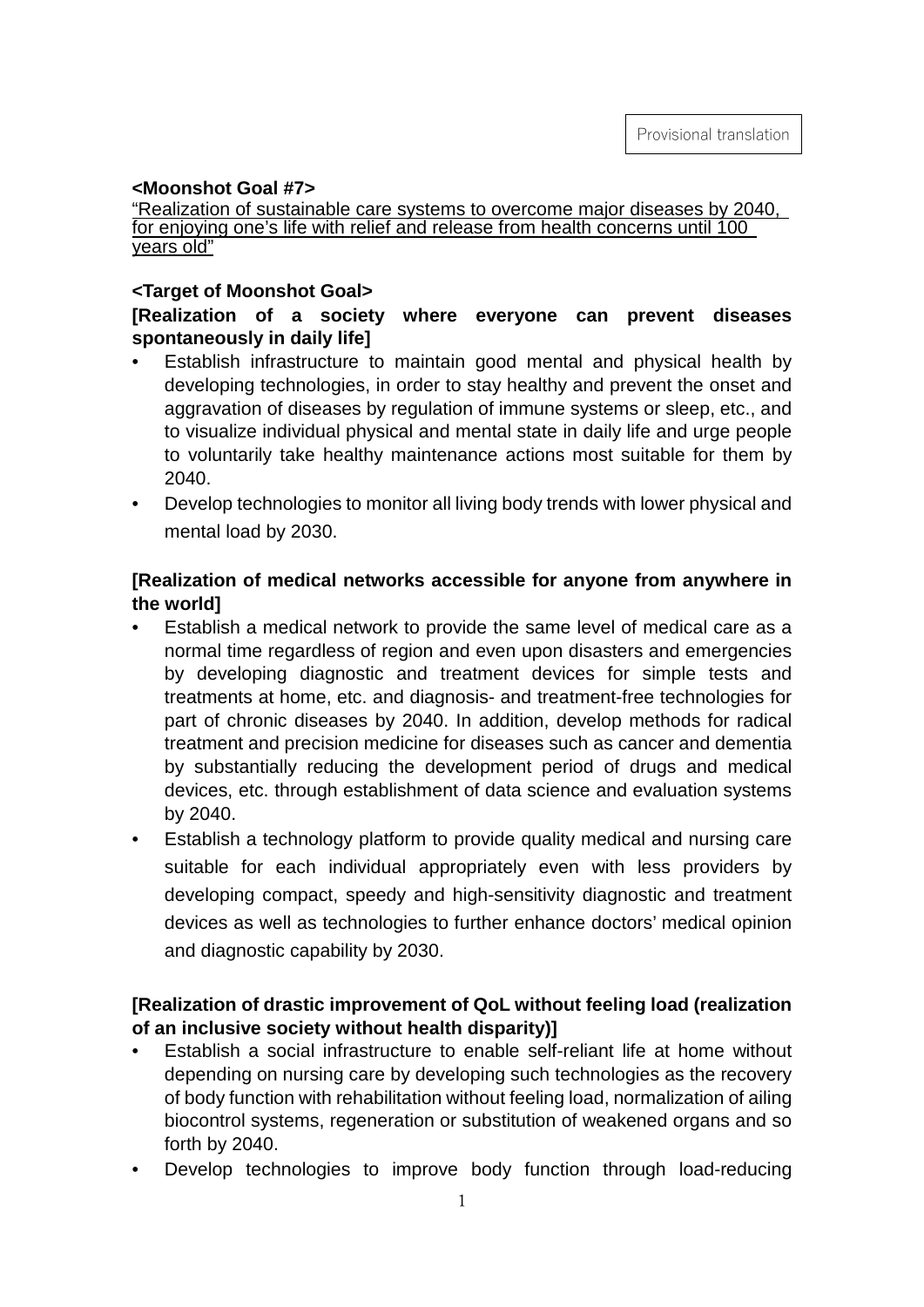rehabilitation and support self-reliant life at home and to improve ailing living biocontrol systems by 2030.

\* For attaining the goal, it is important to have various research approaches which cross over between basic research and practical research or between medical research and research of other fields and the adoption of the latest knowledge.

-----[Reference]-----





# [Reference]

## **<Related Area and Vision>**

Area : "Leveraging the Aging Society (Turning the aging society into the innovative and sustainable society by harnessing diversity through techno-social transformation)"

Vision : Society without health concerns: everyone can enjoy life until 100 years old (achievement of well‐aging)

## **<Background of the goal setting>**

- In light of the fact that average life expectancy will continue to grow and the population of 100 years or older will reach 300,000 in 2040, it is necessary to have environments where anyone can enjoy life at any age without health concerns by improving the healthy life expectancy.
- Response to life-style related diseases and diseases due to aging which account most of the diseases have become an issue and initiatives need to be taken for the prevention of life-style related diseases and coexisting with aging and diseases.
- The present preventive healthcare and health promotion have difficulty regarding to behavior change and it is rather hard to persuade indifferent persons who account for 70%.
- While life-style related diseases and the like are easier to control thanks to the progress of medical care and IoT technologies, individual issues which are hard to detect like psychosomatic disorders have become obvious.
- Also, toward 2040, it is assumed that shortage of manpower due to declining